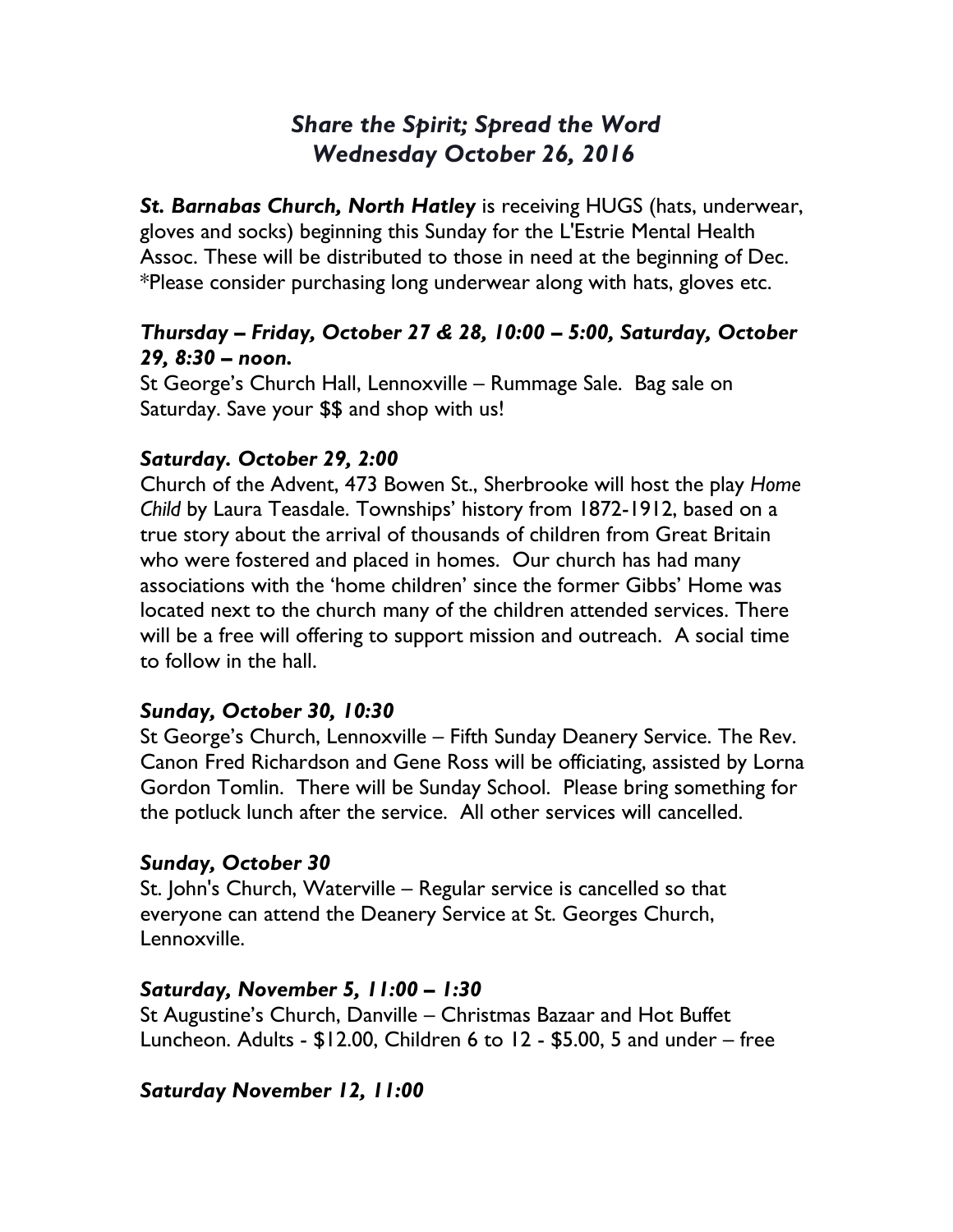St George's Church, Georgeville, Murray Hall - The always popular Parish food sale and lunch sponsored bythe ACW. There will be a Home Bake Table, and a Light Lunch will be served. Please come and enjoy some quality time in the village.

### *Saturday, November 12, 11:00*

Hatley Common - Members of the Royal Canadian Legion, Branch 128 will be present for the annual Parade and Presentation of wreaths in memory of fallen comrades. Everyone is welcome to attend.

### *Sunday, November 13, 9:00*

St George's Church, Ayer's Cliff - The annual Armistice service ed by the Rev. Barb Wintle, Chaplain of the Royal Canadian Legion, Branch 128. followed by the Parade and Cenotaph Service at 11:00. Everyone is welcome to participate in these events and pay tribute to God and to those who fought for our country.

### *Sunday, November 13, 9:30 am*

St Georges Church, Georgeville - The Ven. Dean E. Ross invites you to worship with Archbishop Fred Hiltz presiding over the 150<sup>th</sup> celebration with Bishop Coadjutor Bruce Myers assisting. Reception to follow in Murray Hall.

### *Saturday, November 26, 1:30 – 3:00*

St Anne's Church, Richmond - Annual Christmas Tea and Bazaar. Bazaar and Food tables open at 1 pm. Tea from 1:30 to 3:00. Silent Auction closes at 3:00.

### *Saturday, November 26, 1:00 - 4 p.m.*

St George's Church, Lennoxville – Christmas Bazaar and Tea. Silent auction, delightful muddle, home cooking, candy, jewellery, handknit/crochet items along with other hand-crafted goodies make interesting sales tables. Admission of \$7.00 for the tea. All welcome!

### *Sunday, Nov. 27, 2016, 10:30*

St. Stephen`s Church, Coaticook - Annual Seamen Shoebox Service. Graham Reynolds from the Port of Quebec Seaman's Mission will be attending and will take the shoeboxes back to Quebec to be distributed to the seaman. Lunch reservations will be taken for the Restaurant Jacko`s,